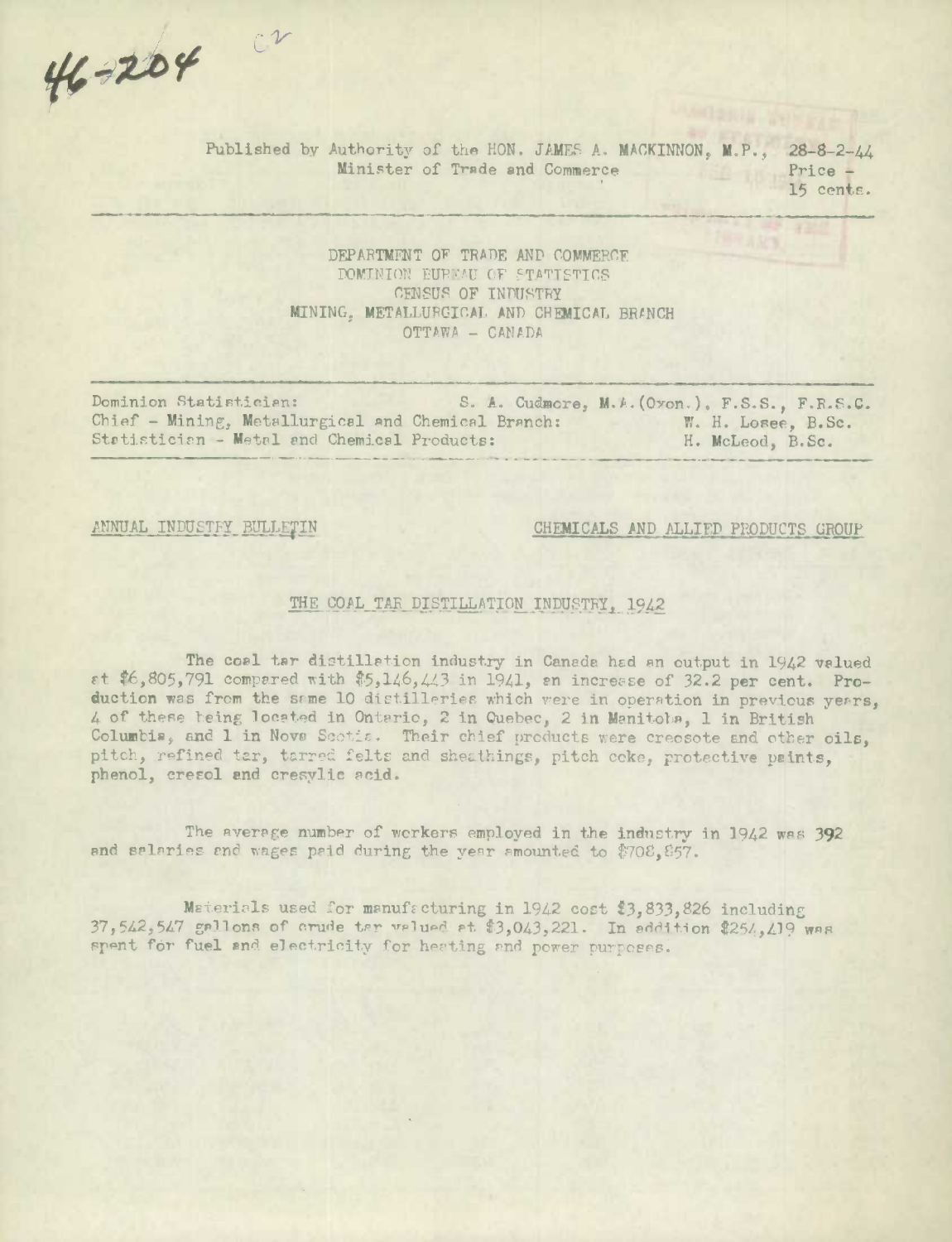46-204

### Coal Tar Distillation

|  |  |  |               | Table 1 - PRINCIPAL STATISTICS OF THE COAL TAR DISTILLATION INDUSTRY IN CANADA, |  |  |
|--|--|--|---------------|---------------------------------------------------------------------------------|--|--|
|  |  |  | $1935 - 19/2$ |                                                                                 |  |  |

| Year                                                         | Number<br>of<br>distil-<br>leries                         | المستحقق والمستورة<br>Capital<br>employed                                                                | Average<br>number<br>of em-<br>ployees               | <b>The Contract of Second</b><br>Salaries<br>and<br>wages                             | Cost of<br>fuel and<br>electricity<br>at works                                                                              | <b>The Comment of Street</b><br>Cost of<br>materials<br>at works                                     | Gross sell-<br>ing value<br>of products<br>at works                                                  |
|--------------------------------------------------------------|-----------------------------------------------------------|----------------------------------------------------------------------------------------------------------|------------------------------------------------------|---------------------------------------------------------------------------------------|-----------------------------------------------------------------------------------------------------------------------------|------------------------------------------------------------------------------------------------------|------------------------------------------------------------------------------------------------------|
|                                                              |                                                           |                                                                                                          |                                                      |                                                                                       | $\begin{array}{ccc}\n\mathfrak{F} & \mathfrak{F} & \mathfrak{F} \\ \mathfrak{F} & \mathfrak{F} & \mathfrak{F}\n\end{array}$ |                                                                                                      |                                                                                                      |
| 1935<br>1936<br>1937<br>1938<br>1939<br>1940<br>1941<br>1942 | 10 <sup>°</sup><br>10<br>10<br>10<br>10<br>10<br>10<br>10 | 4,725,668<br>4,507,861<br>4, 392, 474<br>4,780,847<br>4,940,020<br>4, 144, 389<br>4,407,409<br>4,606,201 | 204<br>216<br>254<br>257<br>302<br>323<br>367<br>392 | 273,279<br>287,819<br>357.744<br>356,564<br>393,522<br>459.374<br>620, 129<br>708,857 | 131, 391<br>134,060<br>170,910<br>158,649<br>163,950<br>237, 242<br>276,628<br>254,419                                      | 1,523,137<br>1,516,122<br>2,189,237<br>1,742,366<br>2,108,544<br>2,480,378<br>3,218,530<br>3,833,826 | 2,606,338<br>2,942,255<br>3.399.541<br>2,895,237<br>3,648,080<br>4,975,087<br>5,146,443<br>6,805,791 |

Note: Profits or losses cannot be calculated from above figures as data are not available for general expense items such as interest, rent, depreciation, taxes, insurance, advertising, etc.

Table 2 - CAPITAL EMPLOYED, 1935 - 1942. (On the last day of the year)

| Year                                                               | Present value of<br>land, buildings,<br>machinery and<br>other equipment                               | Value of Inventories<br>Materials, fuel<br>and other sup-<br>plies on hand,<br>and stocks in<br>process | Finished<br>products<br>on hand | Operating<br>capital (cash,<br>bills and<br>accounts<br>receivable)                              | TOTAL.<br>CAPITAL<br>EMPLOYED                                                                            |
|--------------------------------------------------------------------|--------------------------------------------------------------------------------------------------------|---------------------------------------------------------------------------------------------------------|---------------------------------|--------------------------------------------------------------------------------------------------|----------------------------------------------------------------------------------------------------------|
|                                                                    |                                                                                                        |                                                                                                         |                                 |                                                                                                  |                                                                                                          |
| 1935<br>1936<br>1937<br>1938<br>1939<br>$1940 - 1$<br>1941<br>1942 | 2,407,839<br>2, 355, 138<br>2.423.640<br>2,430,786<br>2.740.165<br>2,742,735<br>2,758,818<br>2,783,633 | 865,829<br>858,080<br>635,120<br>873,602<br>744.111<br>792.742<br>355, 283<br>524.063                   | 582.871<br>278.281              | 1,452,000<br>1,294,643<br>1,333,714<br>1,476,459<br>1,455,744<br>608,912<br>710,437<br>1,020,224 | 4,725,668<br>4,507,861<br>4, 392, 474<br>4.5780, 817<br>4.940.020<br>4,144,389<br>4,407,409<br>4,606,201 |

Table 3 - EMPLOYEES, SALARIES AND WAGES, 1935 - 1942

|      |               | Number of Employees | Salaries |          | TOTAL<br>SALARIES |           |  |
|------|---------------|---------------------|----------|----------|-------------------|-----------|--|
| Year | On salaries   | On wages            | TOTAL    |          | Wages             | and WAGES |  |
|      |               |                     |          |          |                   |           |  |
| 1935 | 34.           | 170                 | 204      | 85,886   | 187,393           | 273, 279  |  |
| 1936 | 36            | 180                 | 216      | 89,272   | 198,547           | 287,819   |  |
| 1937 | 38            | 216                 | 254      | 100, 347 | 257, 397          | 357,744   |  |
| 1938 | 42            | 215                 | 257      | 106,566  | 249.998           | 356, 561  |  |
| 1939 | $\frac{1}{2}$ | 260                 | 302      | 112,106  | 281, 416          | 393,522   |  |
| 1940 | 43            | 2.80                | 323      | 119,714  | 339,660           | 459,374   |  |
| 19.1 | 81            | 286                 | 367      | 233,152  | 386.977           | 620, 129  |  |
| 1942 | 95            | 297                 | 392      | 258,818  | 450,039           | 708.857   |  |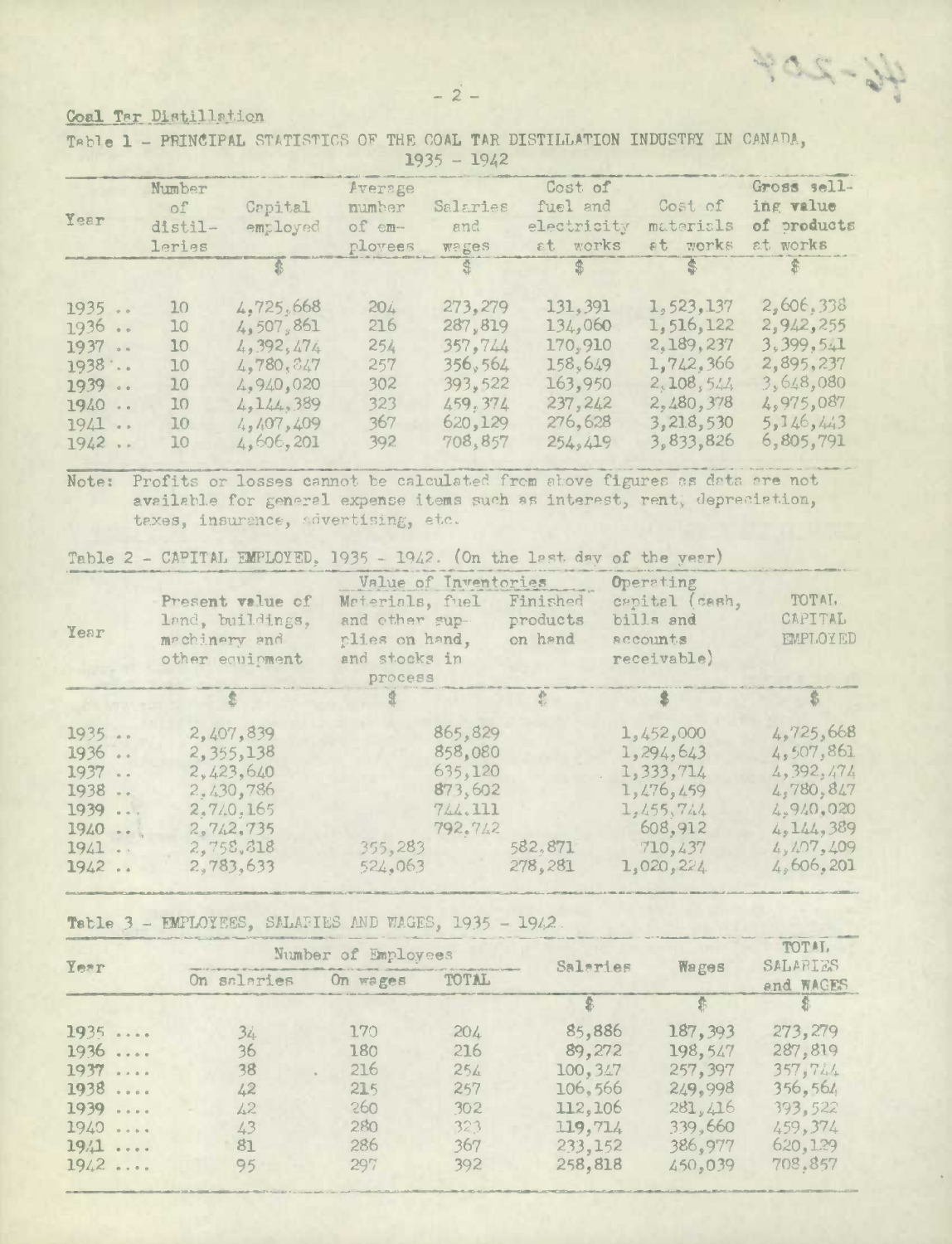# Coal Tar Distillation

| last work day of each month)<br>Challenge and the control of the control of the control of the control of the control of the control of                                                                                                                                                                                                                                                                                                                                                       |            |                  |                                                                                                                                                                                                                                |        |        |  |  |  |
|-----------------------------------------------------------------------------------------------------------------------------------------------------------------------------------------------------------------------------------------------------------------------------------------------------------------------------------------------------------------------------------------------------------------------------------------------------------------------------------------------|------------|------------------|--------------------------------------------------------------------------------------------------------------------------------------------------------------------------------------------------------------------------------|--------|--------|--|--|--|
| Month                                                                                                                                                                                                                                                                                                                                                                                                                                                                                         | 1941       | 19 <sub>L2</sub> | Months                                                                                                                                                                                                                         | 19L1   | 1942   |  |  |  |
|                                                                                                                                                                                                                                                                                                                                                                                                                                                                                               | Number.    | Number           | Manufacturer Law Manufacturer and PD Miller Party Co., the control of the control of the Miller and Constitution of the Miller and Constitutions and Constitutions of the Constitution of the Constitution of the Constitution | Mumber | Number |  |  |  |
| January <i>Andrease</i>                                                                                                                                                                                                                                                                                                                                                                                                                                                                       | 290        | 295              | AUFUST OVERFERED                                                                                                                                                                                                               | 285    | 285    |  |  |  |
| February                                                                                                                                                                                                                                                                                                                                                                                                                                                                                      | 293        | 301              | September                                                                                                                                                                                                                      | 279    | 287    |  |  |  |
| Merch                                                                                                                                                                                                                                                                                                                                                                                                                                                                                         | 297        | 296              | October<br>0.0000000000                                                                                                                                                                                                        | 285    | 294    |  |  |  |
| April                                                                                                                                                                                                                                                                                                                                                                                                                                                                                         | 292        | 302.             | November                                                                                                                                                                                                                       | 283    | 304    |  |  |  |
| $\begin{array}{cccccccccccccc} \multicolumn{2}{c}{} & \multicolumn{2}{c}{} & \multicolumn{2}{c}{} & \multicolumn{2}{c}{} & \multicolumn{2}{c}{} & \multicolumn{2}{c}{} & \multicolumn{2}{c}{} & \multicolumn{2}{c}{} & \multicolumn{2}{c}{} & \multicolumn{2}{c}{} & \multicolumn{2}{c}{} & \multicolumn{2}{c}{} & \multicolumn{2}{c}{} & \multicolumn{2}{c}{} & \multicolumn{2}{c}{} & \multicolumn{2}{c}{} & \multicolumn{2}{c}{} & \multicolumn{2}{c}{} & \multicolumn{2}{c}{} & \$<br>May | 289        | 293              | December                                                                                                                                                                                                                       | 273    | 305    |  |  |  |
| June<br>0.9.9.9.8.9.9.0.0.1<br>July<br>onvecesars                                                                                                                                                                                                                                                                                                                                                                                                                                             | 264<br>288 | 31.6<br>231      | AVERAGE                                                                                                                                                                                                                        | 286    | 297    |  |  |  |

Table 4 - NUMBER OF WAGE-EARNERS, BY MONTHS, 1941 and 1942 (Number on payroll on the

Table 5 - HOURS WORKED PEP WERK, BY WAGE-EARNERS, 1941 and 1942 (In one week in month of highest employment; overtime included)

| Hours worked    | No. of wage-earners |      | Hours worked                                  |                                                | No. of wage-earners |
|-----------------|---------------------|------|-----------------------------------------------|------------------------------------------------|---------------------|
| per week        | 1941.               | 1942 | per week                                      | 1941                                           | .942                |
| 30 or less      | 28                  | 28   | $51 - 54$                                     |                                                |                     |
| $31 - 43$       |                     | 28   | 55                                            |                                                |                     |
| hele            |                     |      | $56 - 66$                                     | וחז                                            |                     |
| $45 - 47$       |                     | 18   | 65 and over                                   | 1 28                                           |                     |
| 48<br>$19 - 50$ |                     | 34   | Total                                         | I difficulty attraction , appear about you are |                     |
|                 |                     |      | Total wages paid<br>in selected week \$10,774 |                                                | \$10,449            |

Table 6 - FUEL AND ELECTRICITY USED, 1941 and 1942.

|                                                                | Unit of   |                                                                                                                                                                                                                                      | 1941                        | 1942                                                                                         |                  |
|----------------------------------------------------------------|-----------|--------------------------------------------------------------------------------------------------------------------------------------------------------------------------------------------------------------------------------------|-----------------------------|----------------------------------------------------------------------------------------------|------------------|
| Kind                                                           | measure   | Quantity                                                                                                                                                                                                                             | Cost at<br>works            | Quantity                                                                                     | Cost at<br>works |
|                                                                |           |                                                                                                                                                                                                                                      |                             |                                                                                              | T.               |
| Anthracite                                                     | Ton       | 1,004                                                                                                                                                                                                                                | 5,733                       | 1,822                                                                                        | 13,415           |
| Bituminous - Canadian<br>$\rightarrow$                         | Ton       | 2,321                                                                                                                                                                                                                                | 13,937                      | 13,759                                                                                       | 96,625           |
| Imported                                                       | Ton       | 10,087                                                                                                                                                                                                                               | 74,784                      | 2,898                                                                                        | 22,564           |
| Lignite coal                                                   | Ton       | 732                                                                                                                                                                                                                                  | 2,993                       | 802                                                                                          | 3,347            |
| Coke                                                           | Ton       | 3,560                                                                                                                                                                                                                                | 21,089                      | 4,201                                                                                        | 22,794           |
| Fuel oil                                                       | Imp. gal. | 637, 333                                                                                                                                                                                                                             | 38,991                      | 668,150                                                                                      | 53,109           |
| WOOD <b>STEERS AND REAST REPAIR</b><br>Other fuel (chiefly tar | Cord      | 248                                                                                                                                                                                                                                  | 665                         | 357                                                                                          | 1,039            |
| and heavy creosote)                                            |           | <b>Contract Contract Contract Contract Contract Contract Contract Contract Contract Contract Contract Contract Contract Contract Contract Contract Contract Contract Contract Contract Contract Contract Contract Contract Contr</b> | 104.894                     |                                                                                              | 26.727           |
| Electricity purchased                                          |           | K.W.H. 1,162,472                                                                                                                                                                                                                     | 13,542                      | 1,298.639                                                                                    | 14,799           |
| TOTAL                                                          | ÷.        | TRANSMISSION COUNTY IT IS                                                                                                                                                                                                            | $\cdot \cdot \cdot 276.628$ | $\begin{array}{ccc}\n\bullet & \bullet & \bullet & \bullet & \bullet & \bullet\n\end{array}$ | 254, 419         |
|                                                                |           |                                                                                                                                                                                                                                      |                             |                                                                                              |                  |